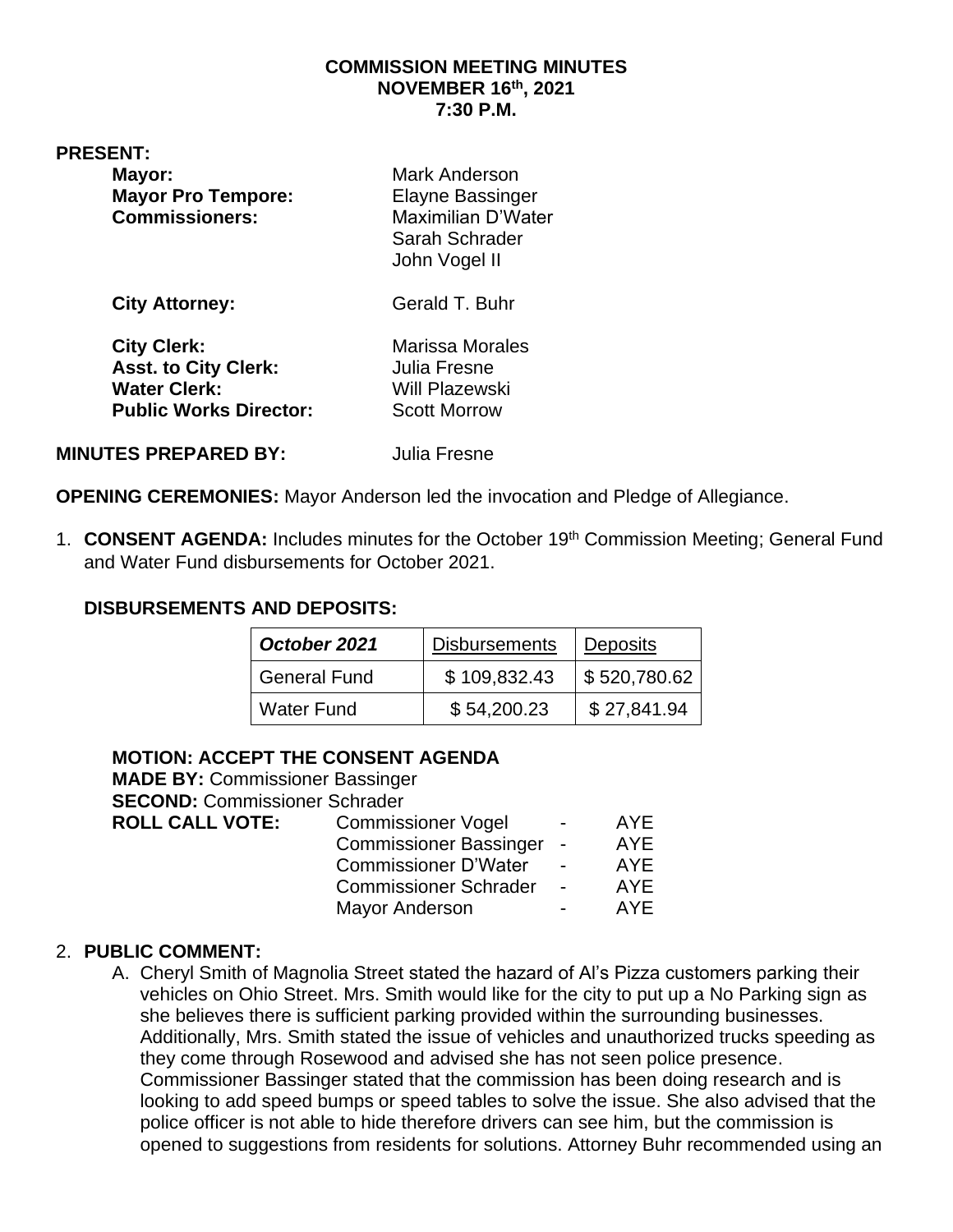officer on a motorcycle who can hide and gauge speed with radar gun and stated that since there is a No Thru Trucks sign, the officer is able to pull over and ticket the trucks as soon as they turn on the street. Commissioner Bassinger stated that the police officer is not able to be posted throughout the city due to other timely responsibilities. Donna Swart of Oak Street advised that she has seen the police officer stop two vehicles, but the issue is ongoing as vehicles continue to speed through the streets. Attorney Buhr inquired whether the police officer had been notified of it and Water Clerk Plazewski stated the officer is aware, but he is usually tied up with accidents in other areas especially during peak traffic hours. Commissioner Vogel stated that he in the process of reaching out to Chief Frum from the Pasco County Fire Department to add speed tables in the city.

#### 3. **MAYOR'S REPORT:**

A. Mayor Anderson congratulated City Clerk Morales on obtaining her Certified Municipal Clerk (CMC) designation and advised her next step is to obtain the Master Municipal Clerk certification. He stated his support for the City Clerk and Assistant City Clerk to begin training for their next certifications.

#### **MOTION: APPROVE CITY CLERK AND ASSISTANT TO CITY CLERK TO BEGIN PROGRAM TO OBTAIN MASTER MUNICIPAL CLERK AND CERTIFIED MUNICIPAL CLERK CERTIFICATIONS.**

**MADE BY:** Commissioner Vogel **SECOND:** Commissioner Bassinger **ROLL CALL VOTE:** Commissioner Vogel - AYE

| . VOTE: | Commissioner Vogel            |                          | AYE        |
|---------|-------------------------------|--------------------------|------------|
|         | <b>Commissioner Bassinger</b> |                          | <b>AYE</b> |
|         | <b>Commissioner D'Water</b>   | $\overline{\phantom{0}}$ | AYF        |
|         | <b>Commissioner Schrader</b>  |                          | AYF        |
|         | Mayor Anderson                |                          | AYF        |
|         |                               |                          |            |

B. Mayor Anderson advised that due to the city truck reaching 170,000 miles and repair cost increases, the city was looking for a new truck. Public Works Director Morrow found a Ford F250 via an online auction sale with roughly 60,000 miles. City Clerk Morales advised that per Kelly Blue Book it is estimated to value at \$27,000-30,000 with the current bid sitting at \$6,500 and asked for a vote to consider approving the purchase of the truck. Commissioner Bassinger asked for Public Works Director Morrow to ensure looking into mechanical issues with this truck before entering the bid and he advised he would go look in person. Resident Chery Smith advised this auction may be online now but will go live in person the following weekend at the physical location.

# **MOTION: APPROVE PURCHASE OF A TRUCK THROUGH AUCTION FOR UP TO \$15,000.**

**MADE BY:** Commissioner Vogel

**SECOND:** Commissioner Schrader

| <b>Commissioner Vogel</b>    | $\blacksquare$           | AYE.                     |
|------------------------------|--------------------------|--------------------------|
|                              |                          | <b>AYE</b>               |
| <b>Commissioner D'Water</b>  | $\overline{\phantom{0}}$ | AYF                      |
| <b>Commissioner Schrader</b> | $\overline{\phantom{0}}$ | AYF                      |
| <b>Mayor Anderson</b>        | $\overline{\phantom{0}}$ | AYF                      |
|                              |                          | Commissioner Bassinger - |

# 4. **ATTORNEY'S REPORT:**

A. Attorney Buhr advised that he received correspondence from the Central Florida Regional Planning Council stating that they would not review the Property Rights Element ordinance which was passed at a previous meeting. The city needs to complete the first reading then send it to the CFRPC for review before passing it and must revoke the previous one which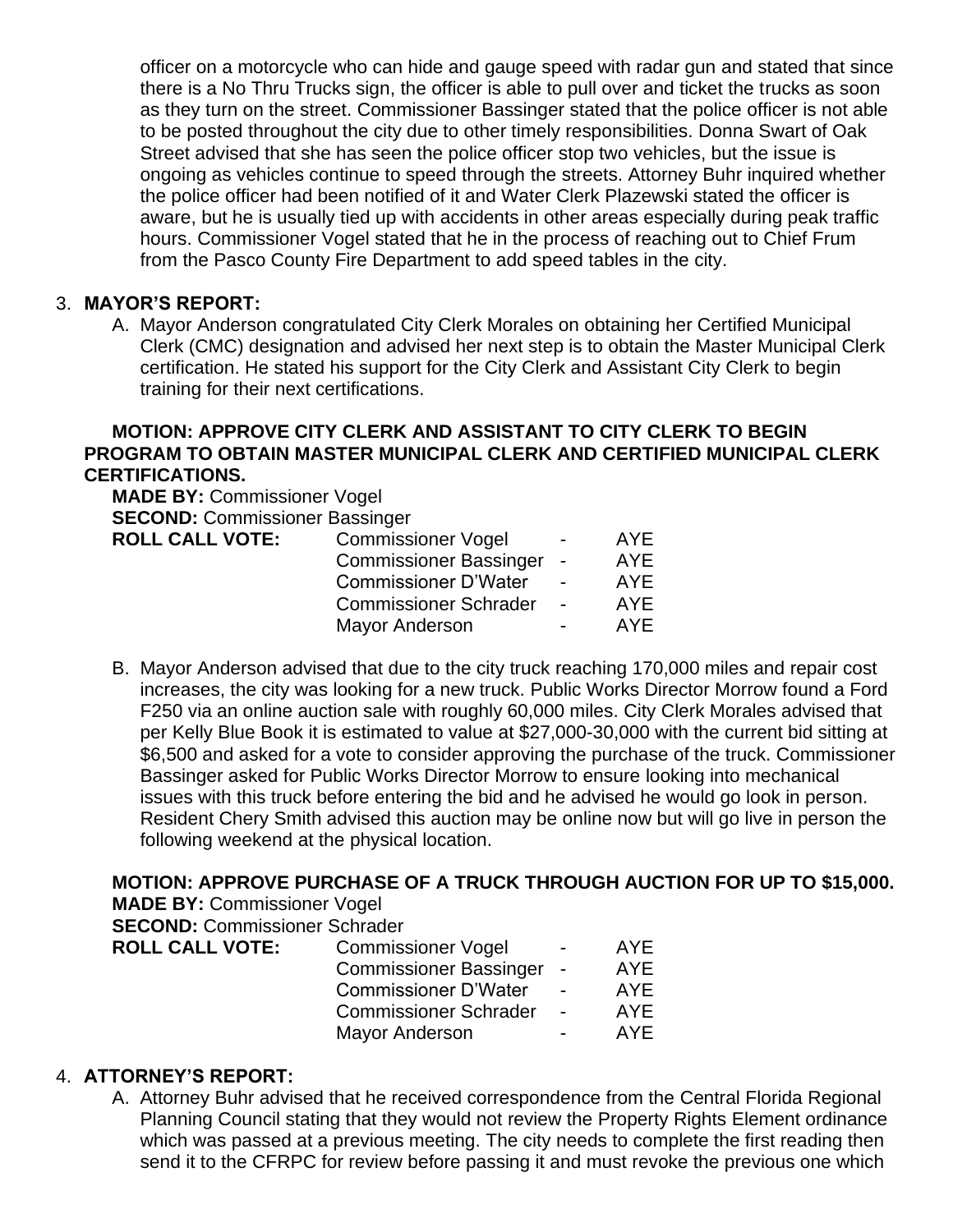was passed. Attorney Buhr advised the new ordinance includes verbiage to repeal the previously passed ordinance. City Clerk Morales advised that the reason for this procedure is due to the changes made to the overall Comprehensive Plan within the ordinance. Mayor Anderson stated that the second reading must done after CFRPC sends comments back once the first reading is done and the effective date will be 31 days after the package is complete if the amendments are not timely challenged.

# B. **ORDINANCE 12-2021 (FIRST READING)**

**AN ORDINANCE OF THE CITY OF SAN ANTONIO, FLORIDA, AMENDING THE SAN ANTONIO COMPREHENSIVE PLAN, ADDING A PROPERTY RIGHTS ELEMENT TO ENSURE THAT PRIVATE PROPERTY RIGHTS ARE CONSIDERED IN LOCAL DECISION MAKING CONSISTENT WITH FLORIDA STATUTES 163.3177(6); PROVIDING FOR TRANSMISSION TO THE FLORIDA DEPARTMENT OF ECONOMIC OPPORTUNITY FOR REVIEW AND COMPLIANCE; PROVIDING FOR SEVERABILITY; PROVIDING FOR CONFLICT; AND PROVIDING FOR AN EFFECTIVE DATE.**

# **MOTION: APPROVE ORDINANCE 12-2021**

| AYE        |
|------------|
| <b>AYE</b> |
| <b>AYE</b> |
| <b>AYE</b> |
| AYE        |
|            |

C. Attorney Buhr advised that he has put together a draft for a Stormwater Utility ordinance and stated wanting to work with Attorney Christopher Roe who is with the law firm Bryant, Miller, and Olive whom the city has used before. Attorney Buhr asked the commission to retain Mr. Roe to complete the ordinance due to his experience and expertise in drafting previous stormwater utility ordinances for cities. He advised there are two courses of actions, revenue via tax assessments or as a utility bill charge. Mayor Anderson stated that doing the tax assessment would be much more costly due to requiring an annual property tax reevaluation. Attorney Roe advised the cost to the city will depend on which method is chosen and advised that the tax assessment would be more costly and more time consuming than the utility bill addition method. For the utility bill method, the city will also require economic and engineering consultation to create the rate structure and Mr. Roe recommended to use the company Stantec. Mr. Roe stated his fees would be between \$5,000-\$6,000. Commissioner Schrader asked to get a quote from both the law firm and the consultation. The commission agreed to have Mr. Roe create a proposal with quotes for legal and Stantec consultation fees combined. Commissioner Vogel asked staff to contact New Port Richey to see how the process went for their city.

# 5. **COMMISSIONER REPORTS**

# A. **PARKS AND RECREATION – COMMISSIONER BASSINGER:**

1. Commissioner Bassinger announced that Christmas in the Park organized by the Founders Garden Club will take place on December 12<sup>th</sup> at 7pm. Commissioner Bassinger read a summary of the event provided by Barbara Berberich, member of the Garden Club. Commissioner Schrader asked Ms. Donna Swart, member of the Founders Garden Club, whether they will need any roads closed and Mrs. Swart advised she will have Mrs. Berberich contact Commissioner Schrader for road closure information. Commissioner Bassinger advised Mrs. Swart that the lights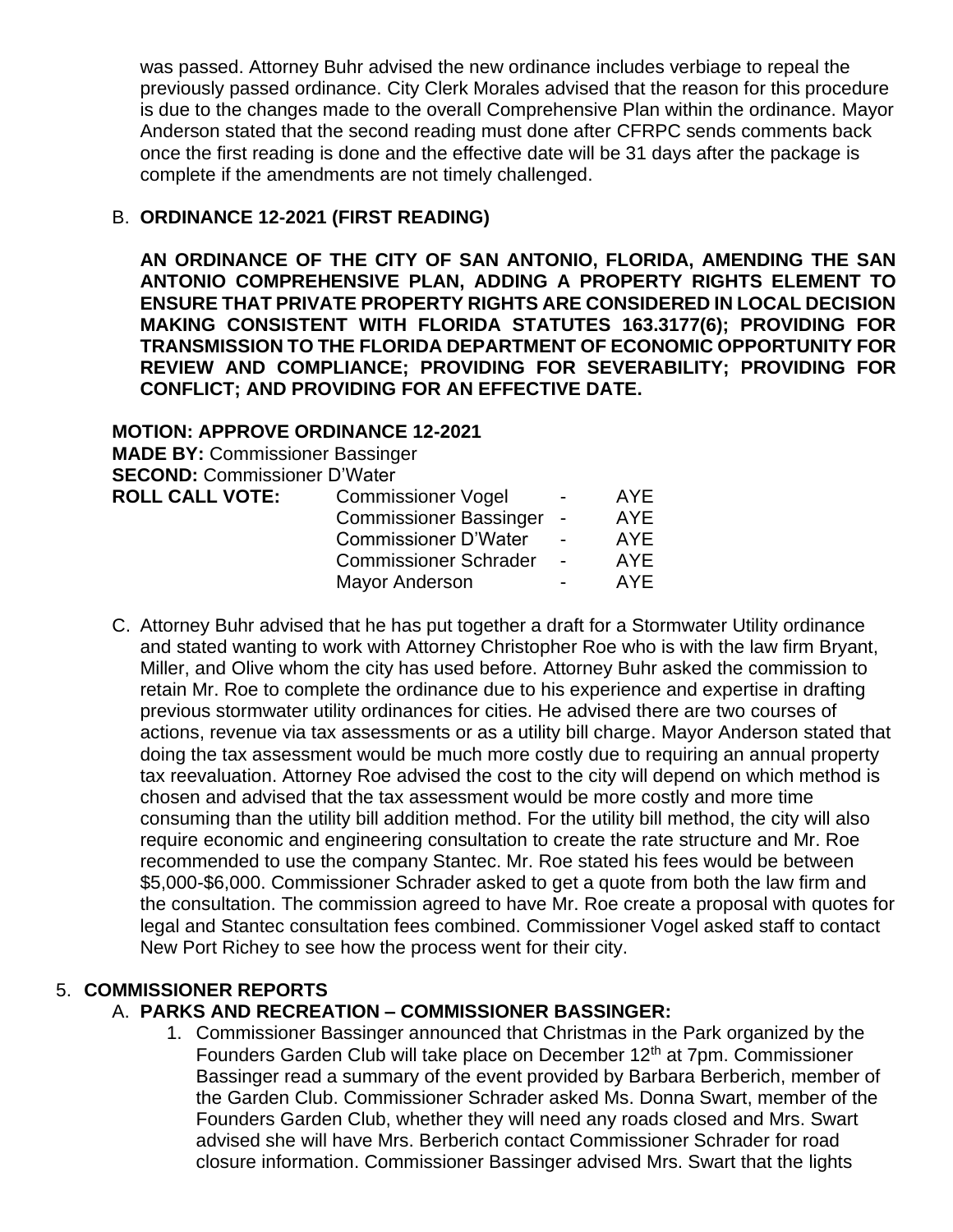used for the Christmas cards display will need to be LED to prevent any voltage issues and if any non-lights are put in, they will be removed and brought into City Hall.

2. Commissioner Vogel advised that Mrs. Betty Schambeau had contacted him requesting to put spotlights to show off the mural against the racquetball court. Commissioner Bassinger advised she will speak with Public Works Director Morrow to figure out if that is feasible.

#### B. **BUILDING AND ZONING – COMMISSIONER VOGEL:**

- 1. Building permit activity for October was tallied at \$91,207.
- 2. Commissioner Vogel asked City Clerk Morales whether staff had been able to reach out to the Central Florida Regional Planning Council regarding the Comprehensive Plan and she stated staff will work on contacting them.
- 3. Commissioner Vogel wanted to follow-up after the zoning designation discussions during the last workshop and Commissioner Schrader advised she will start working on the comparison spreadsheet. Mayor Anderson asked to add the Town of Saint Leo in the comparison since they are closer in size to the city than Pasco County and stated that the commission may need to have another workshop to iron out the details. Commissioner Vogel agreed and stated it would be good to have the public involved in the decision.

# C. **STREETS – COMMISSIONER SCHRADER:**

- 1. Commissioner Schrader stated the Pompanic Bid Packets are due November 19<sup>th</sup> at 12pm. Attorney Burh advised that contractors tend to wait until closer to the deadline to submit their proposals and stated if no bids are received, the commission may choose the most efficient route possible.
- 2. Commissioner Schrader advised there is a culvert which needs to be repaired on Railroad Ave.

# **MOTION: APPROVE THE REPAIRS OF THE CULVERT ON RAILROAD AVENUE BY HURON CONCRETE FINISHING FOR UP TO \$1,500**

**MADE BY:** Commissioner Schrader

**SECOND:** Commissioner D'Water

| <b>ROLL CALL VOTE:</b> | <b>Commissioner Vogel</b>     | $\overline{\phantom{0}}$ | AYE        |
|------------------------|-------------------------------|--------------------------|------------|
|                        | <b>Commissioner Bassinger</b> |                          | <b>AYE</b> |
|                        | <b>Commissioner D'Water</b>   | $\overline{\phantom{0}}$ | AYE        |
|                        | <b>Commissioner Schrader</b>  | $\overline{a}$           | AYF        |
|                        | Mayor Anderson                | $\blacksquare$           | AYF        |
|                        |                               |                          |            |

3. Commissioner Schrader stated that Public Works Director Morrow would like to use a base layer of rocks as ditch liner to repair ditches on Palm St instead of using a layer of sod as it would keep from eroding and getting soggy.

#### **MOTION: APPROVE THE PURCHASE OF DITCH REPAIR MATERIALS FROM STATEWIDE MATERIALS FOR \$1,440**

**MADE BY:** Commissioner Schrader **SECOND:** Commissioner Vogel **ROLL CALL VOTE:** Commissioner Vogel - AYE Commissioner Bassinger - AYE Commissioner D'Water - AYE Commissioner Schrader - AYE Mayor Anderson **- AYE**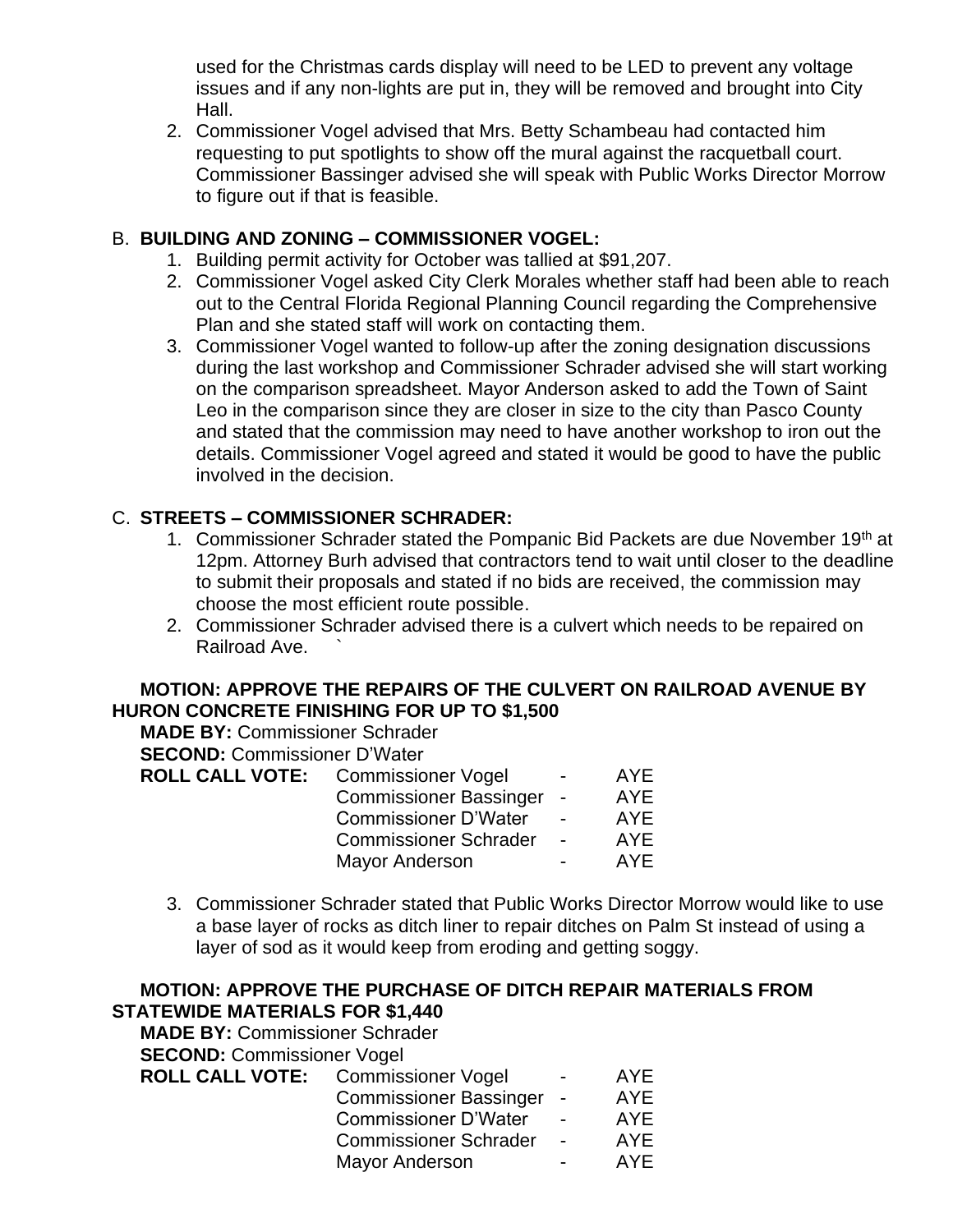4. Mayor Anderson advised that the city has asked two property owners to allow access to their property to continue ditch maintenance.

# D. **WATERWORKS – COMMISSIONER D'WATER:**

1. Public Works Director Morrow advised the committee that the previously approved school well flow meter replacement proposed by ENERCON is no longer recommended due to piping and location. The new suggestion is to install a new mag meter with concurrent mechanisms to be able to read how many gallons per day each pump is pumping out. Mr. Morrow advised that there will also be electrical work involved and stated that he can find a supplier which would be more cost efficient than ENERCON.

# **MOTION: TO CHANGE THE PREVIOUSLY APPROVED ENERCON PROJECT TO THE SCHOOL WELL PROJECT.**

**MADE BY:** Commissioner D'Water **SECOND:** Commissioner Schrader **MOTION WITHDRAWN BY:** Commissioner D'Water **SECOND WITH DRAWN BY:** Commissioner Schrader

#### **MOTION: TO RESCIND PREVIOUSLY APPROVED ENERCON PROJECT.**

**MADE BY:** Commissioner D'Water **SECOND:** Commissioner Vogel

| <b>ROLL CALL VOTE:</b> Commissioner Vogel | $\blacksquare$           | AYE |
|-------------------------------------------|--------------------------|-----|
| <b>Commissioner Bassinger</b>             | $\sim$                   | AYE |
| <b>Commissioner D'Water</b>               | $\overline{\phantom{0}}$ | AYE |
| <b>Commissioner Schrader</b>              | $\overline{a}$           | AYE |
| <b>Mayor Anderson</b>                     | $\blacksquare$           | AYE |

#### **MOTION: TO APPROVE THE COST OF UP TO \$14,000 TO REPAIR SCHOOL WELLS #5 AND #6.**

**MADE BY:** Commissioner D'Water

**SECOND:** Commissioner Bassinger

| <b>ROLL CALL VOTE:</b> | <b>Commissioner Vogel</b>     | $\sim$                   | AYE        |
|------------------------|-------------------------------|--------------------------|------------|
|                        | <b>Commissioner Bassinger</b> | $\blacksquare$           | <b>AYE</b> |
|                        | <b>Commissioner D'Water</b>   | $\overline{\phantom{0}}$ | AYE        |
|                        | <b>Commissioner Schrader</b>  | $\sim$                   | AYF        |
|                        | Mayor Anderson                | $\blacksquare$           | AYE        |
|                        |                               |                          |            |

2. Commissioner D'Water would also like to have the Well #3 replacement packet go out to bid as it has been down for over a year now.

|                                      |                                                     | <b>MOTION: TO APPROVE THE WELL #3 REPLACEMENT PACKET TO GO OUT TO BID.</b> |
|--------------------------------------|-----------------------------------------------------|----------------------------------------------------------------------------|
| <b>MADE BY: Commissioner D'Water</b> |                                                     |                                                                            |
| <b>SECOND: Commissioner Schrader</b> |                                                     |                                                                            |
|                                      | <b>ROLL CALL VOTE:</b> Commissioner Vogel -         | AYE                                                                        |
|                                      | Commissioner Bassinger - AYE                        |                                                                            |
|                                      | Commissioner D'Water - AYE                          |                                                                            |
|                                      | Commissioner Schrader - AYE                         |                                                                            |
|                                      | Mayor Anderson<br><b>Contract Contract Contract</b> | <b>AYE</b>                                                                 |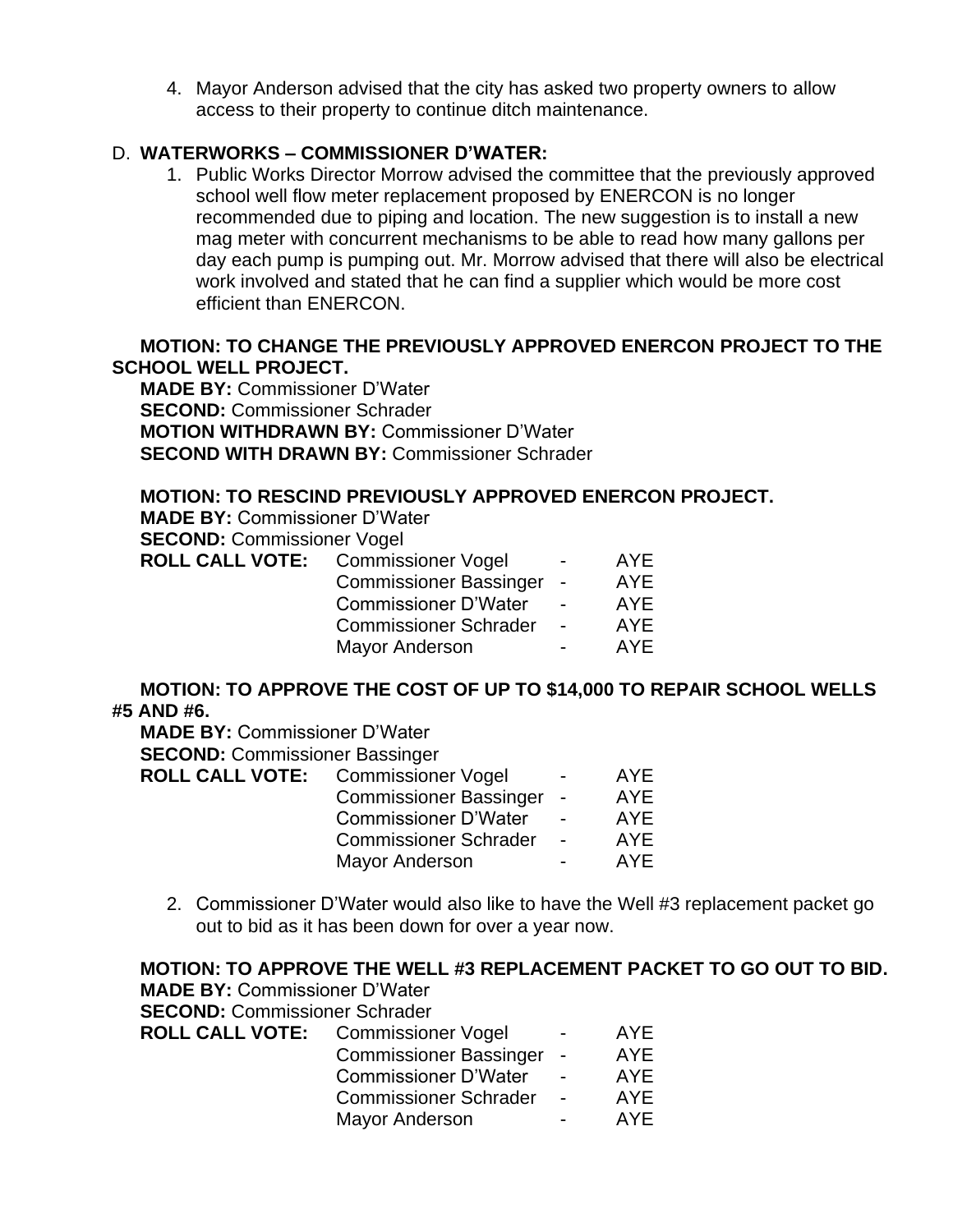3. Public Works Director Morrow advised that the two above ground hydro tanks need to be inspected as it has been 4 years since the last inspection. City Clerk Morales advised that inspections were accounted for in the budget and Mayor Anderson asked to ensure we note this inspection is needed every 4 years to specifically account for it during budget season.

#### **MOTION: TO APPROVE INSPECTION OF THE HYDRO TANKS FOR UP TO \$3,400. MADE BY:** Commission

| <b>MADE BY:</b> Commissioner D Water |                               |                          |     |
|--------------------------------------|-------------------------------|--------------------------|-----|
| <b>SECOND: Commissioner Vogel</b>    |                               |                          |     |
| ROLL CALL VOTE: Commissioner Vogel   |                               |                          | AYE |
|                                      | <b>Commissioner Bassinger</b> | $\sim$                   | AYE |
|                                      | <b>Commissioner D'Water</b>   |                          | AYE |
|                                      | <b>Commissioner Schrader</b>  | $\overline{\phantom{0}}$ | AYE |
|                                      | <b>Mayor Anderson</b>         |                          | AYE |
|                                      |                               |                          |     |

#### 6. **CLERK'S REPORT:**

A. City Clerk Morales advised that 17 ordinances need to be added to the online Municode bank which will also be sent as hard copies for the codes located in City Hall. The quote received from Municode is for \$2,640 and Ms. Morales asked the Commission for a vote to consider approving this request.

#### **MOTION: APPROVE MUNICODE SUPPLEMENT ADDITION FOR UP TO \$2,640.**

**MADE BY:** Commissioner Schrader **SECOND:** Commissioner D'Water

| $\bullet$              |                           |            |
|------------------------|---------------------------|------------|
| <b>ROLL CALL VOTE:</b> | <b>Commissioner Vogel</b> | <b>AYE</b> |
|                        | Commissionar Rassinger    | ΔVF        |

| <b>POTTITIOUSION</b>          |                          | .          |
|-------------------------------|--------------------------|------------|
| <b>Commissioner Bassinger</b> |                          | <b>AYE</b> |
| <b>Commissioner D'Water</b>   |                          | <b>AYE</b> |
| <b>Commissioner Schrader</b>  | $\overline{\phantom{0}}$ | <b>AYE</b> |
| <b>Mayor Anderson</b>         |                          | <b>AYE</b> |
|                               |                          |            |

B. City Clerk Morales advised that Planning Consultant Phil Waldron is finishing up projects for the city but will be retiring at the end of the year and the city needs to find a new consultant to replace him. Attorney Buhr recommended to work with the Central Florida Regional Planning Council but to ensure contacting them before advising they will go out to bid. Mayor Anderson advised that the cost of using CFRPC mainly goes to the developers but some of that cost does go to the commission. The commission agrees to have staff reach out to CFRPC.

# 7. **UNFINISHED BUSINESS: NONE**

#### 8. **NEW BUSINESS: NONE**

#### 9. **ADDITIONAL COMMISSIONER COMMENTS:**

A. Mayor Anderson mentioned a contest held by Florida League of Cities for 6-8<sup>th</sup> graders to write an essay on what they would do if they were elected mayor which he sent to Saint Anthony Catholic School and other schools in the area.

#### 10.**ANNOUNCEMENTS:**

- A. Mayor Anderson advised that a Blood Drive will take place at City Hall on Thursday December 2nd from 11pm to 1:30pm.
- B. Mayor Anderson wished everyone a Happy Thanksgiving.